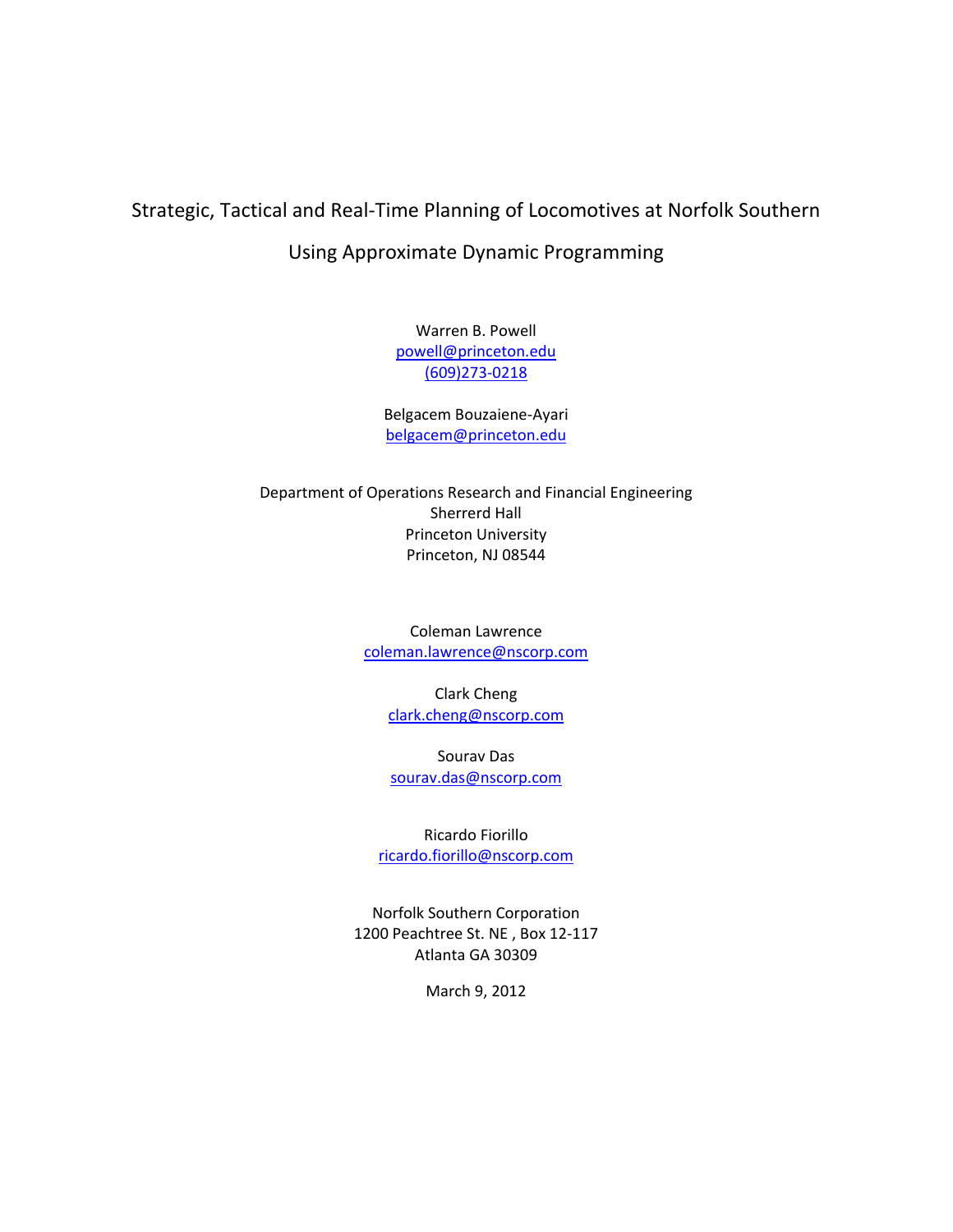#### Abstract

Locomotive planning has been a popular application of classical optimization models for decades, but with very few success stories. There are a host of complex rules governing how locomotives should be used. In addition, it is necessary to simultaneously manage locomotive inventories by balancing the need for holding power against the need for power at other yards. At the same time, we have to plan the need to return foreign power, and move power to maintenance facilities for scheduled FRA appointments. An additional complication arises as a result of the high level of uncertainty in transit times and delays due to yard processing, and as a result we may have to plan additional inventories in order to move outbound trains on time despite inbound delays. We describe a novel modeling and algorithmic strategy known as approximate dynamic programming, which can also be described as a form of "optimizing simulator" which uses feedback learning to plan locomotive movements in a way that closely mimics how humans plan real‐world operations. This strategy can be used for strategic and tactical planning, and can also be adapted to real-time operations. We describe the strategy, and summarize experiences at Norfolk Southern with a strategic planning system.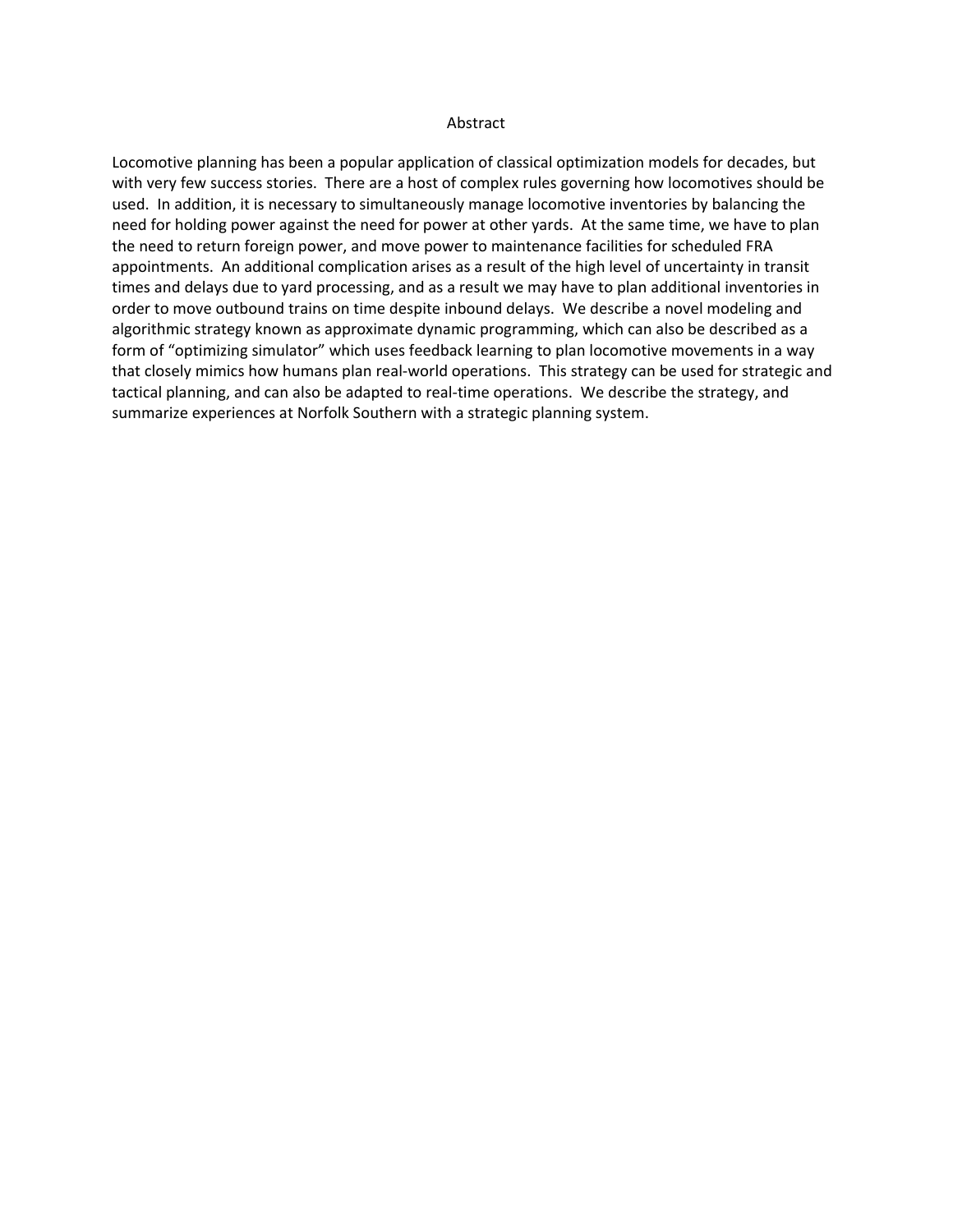Locomotive planning is one of the most complex operational problems in freight transportation. Planners have to take into consideration a host of operational characteristics that describe a locomotive to best utilize the fleet to meet the service requirements of the trains. Locomotive fleets can represent billions of dollars in investments, and as a result railroads have every incentive to manage this investment as efficiently as possible. The complexity of the problem has put it well past the capabilities of even today's advanced optimization solvers. Completely overlooked in these models are the important sources of uncertainty such as transit time delays, the dynamics of scheduling commodities such as coal and grain, and the ever present problem of equipment failures and maintenance.

Railroads face three classes of planning problems when managing railroads:

- Strategic planning The major question here is fleet size and mix, but other questions can include understanding the impact of improvements in transit time reliability, the effect of changes in train plans and changes in interchange policies with other railroads.
- Tactical planning and operational forecasting Here the horizon is 1‐7 days, and the question is whether there will be significant shortages of power that might require additional repositioning, short‐term modifications in leasing decisions and perhaps the decision to retain locomotives that belong to other railroads (known as "foreign power") and incur additional per diem charges.
- Real-time planning The decision here is the assignment of specific locomotives to specific trains that are departing over the immediate horizon (typically the next 12 hours).

A large railroad may have billions invested in their fleet of locomotives. Too many locomotives mean that hundreds of millions are invested in equipment that is not yielding a return. However, a failure to maintain a sufficiently large fleet translates to delayed trains and service failures that can seriously impact revenue. Despite the scale of this investment, it is not unusual for a large railroad to plan their locomotive fleets using a simple linear regression that relates operating statistics such as forecasted tonnage and operating speeds to the amount of power required to run the railroad.

Given the size of the investment, railroads have tried for decades to tap the power of optimization tools to manage their fleets more effectively. Booler (1980) presents a very early attempt at using linear programming to solve a scheduling model. Chih (1986) and Chih et al. (1990) describe an implementation of an integer programming model for locomotive scheduling at the Burlington Northern Sante Fe Railroad (see also Forbes (1990)). This early work struggled with the limitation of integer programming algorithms, despite using highly simplified models of locomotive operations. A number of advances have been made in the design of specialized algorithms to solve integer programming formulations locomotive scheduling. Ziarati (1999) presents a new branch and cuct algorithm. Ahuja et al (2005) describe a heuristic based on very large scale neighborhoods to find near‐optimal schedules for locomotives which considers consist breakups and the desire for weekly patterns in the flows of locomotives. Vaidyanathan et al. (2008a) provides a detailed model of the locomotive routing problem capturing a number of operational constraints with an adaptation of their large neighborhood search strategy (see also Vaidyanathan et al. (2008b) for additional experimental work). Cordeau et a. (2000, 2001) describe the use of Benders decomposition for the simultaneous assignment of cars and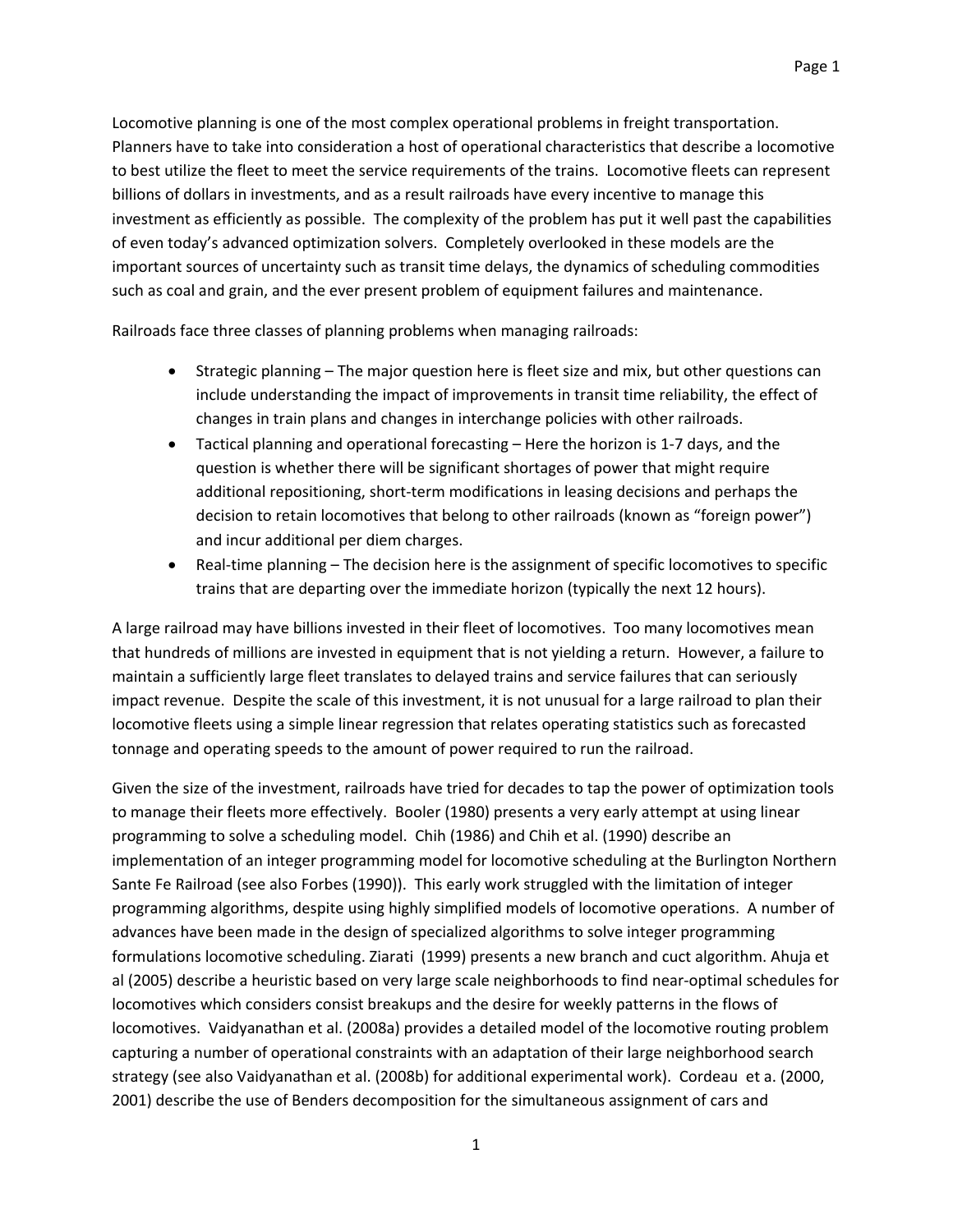locomotives. At the same time, it is important to recognize major advances to general purpose integer programming solvers such as Cplex and Gurobi that have occurred since 2005. Below, we report on experiments with Cplex 12 running on a multithreaded machine.

This paper describes a multiyear effort to develop a family of locomotive planning models for Norfolk Southern Railroad. The result is the Princeton Locomotive And Shop MAnagement system (PLASMA), which can be used for strategic planning, short term operational forecasting, and real-time operations. PLASMA has been imbedded in a larger information system developed at Norfolk Southern called the Locomotive Assignment and Routing System (LARS). As of this writing, the system has been used for strategic fleet sizing for several years and has become an integral part of the company's network and resource planning processes. The operational forecasting system has been undergoing extensive user acceptance testing while Norfolk Southern has been upgrading its information systems to improve the accuracy of some of the data. We then provide an indication of how the system can be implemented as a real‐time, interactive system.

### **Locomotive operations**

Locomotives are described by a host of attributes including horsepower and tractive effort, the owning railroad, its maintenance status (e.g. days until the next federally mandated maintenance appointment), and equipment details such as communications gear (for coordinating multiple locomotives). Locomotives typically need to be bundled together into *consists* of one to perhaps five locomotives which are needed to pull a particular train. The process of connecting locomotives is time-consuming, requiring the connecting and testing of cables that allow the set of locomotives to work as a single unit. Trains often arrive from a neighboring railroad using locomotives owned by that railroad (known as "foreign power"). Normally foreign locomotives are returned to the owning railroad, but it is possible to use these locomotives, but only within negotiated limits If the locomotive is returned, this has to be handled through pre‐defined exchange points.

The trains themselves also have numerous attributes. The number of locomotives needed to pull a train depends on the weight of the train, the speed requirements (merchandise trains need to move more quickly than coal and grain trains), and the steepest grade that the train has to navigate. Trains have different service priorities, and a scheduler has to consider if there are not enough locomotives to move all the trains on time.

Shop routing (getting the locomotive to a maintenance shop) is one of the most complex issues facing a locomotive manager. Locomotives need to have regular maintenance reviews on a periodic schedule (typically every 90 days). If a locomotive does not make its shop appointment on time, it has to be turned off and "towed" to the shop. Of course, on some trains it is possible to simply add a locomotive as an extra locomotive and move it to its shop appointment, but it is better to use the locomotive productively. At the same time, the scheduler has to balance getting the locomotive to shop early (which costs productivity) or risk that it may arrive late (for example, by missing a critical connection). On top of this, there may be multiple shop locations that can service a locomotive. It is necessary to anticipate the number of locomotives that are scheduled at each shop in order to balance the loads and maintain a steady flow of work.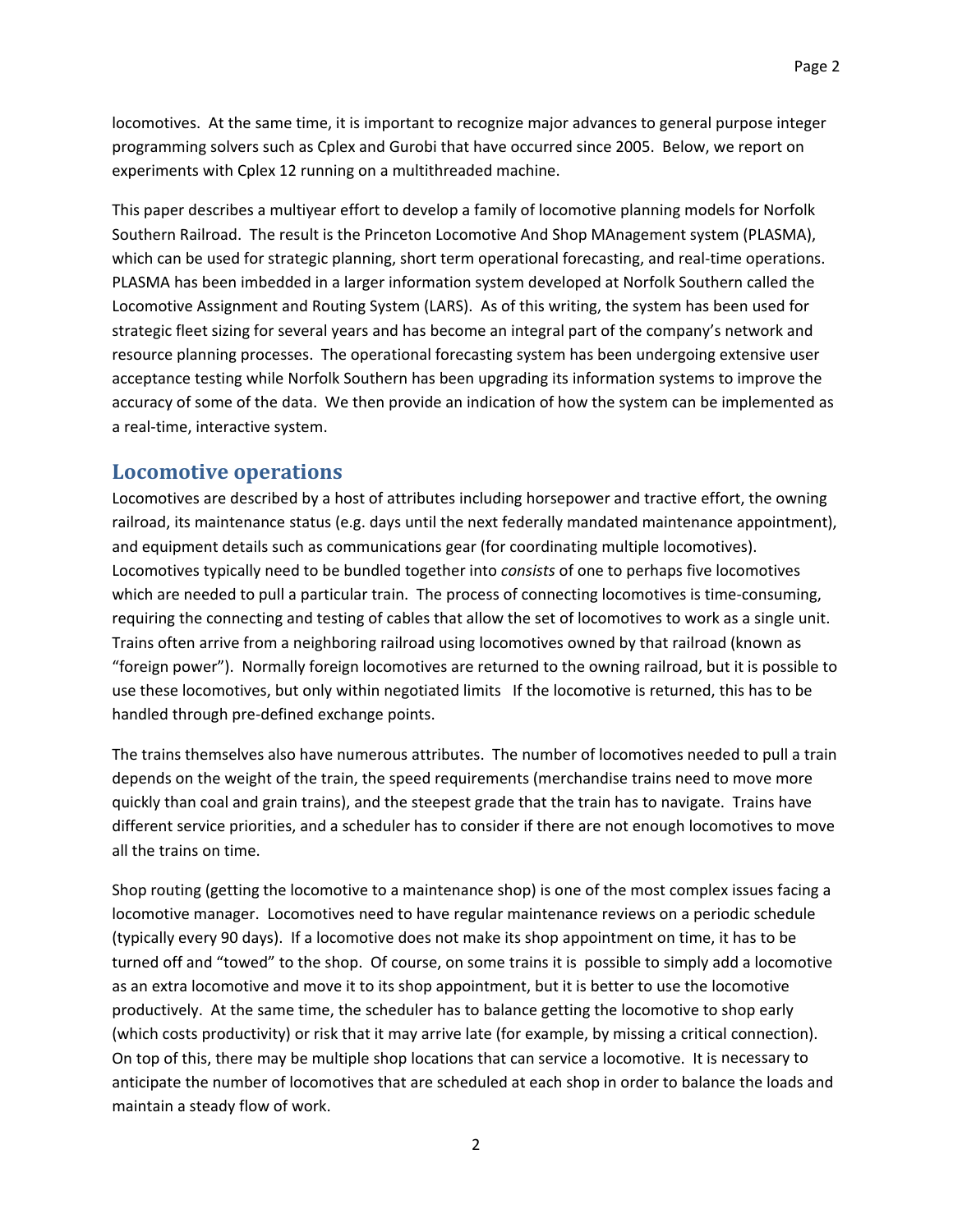A separate issue that is widely discussed but rarely solved concerns the different types of uncertainty that plague locomotive operations. These include:

- Transit time delays These can be as long as six to 12 hours for the shorter movements of an Eastern railroad, to more than a day for the long movements of the western railroads.
- Dynamic schedule changes ‐ Planners also have to deal with the pattern of scheduling additional trains for commodities such as coal and grain, with as little as one or two days advance notice.
- Shop delays Maintenance managers will provide estimates of when a locomotive will be ready to leave a shop, but these are just estimates and frequent calls to a maintenance facility are often needed to determine if a locomotive will be ready for a particular train.
- Equipment failures Locomotives may fail unexpectedly, and this represents an additional source of uncertainty.

The model presented in this paper is designed to handle uncertainty, but production applications of the model have yet to exploit this capability.





# **Deterministic optimization models**

The most common strategy for modeling locomotives as an optimization problem is to use the framework of multicommodity flows over a time‐space network, depicted in figure 1. Mathematically, such a model can be written in a generic format using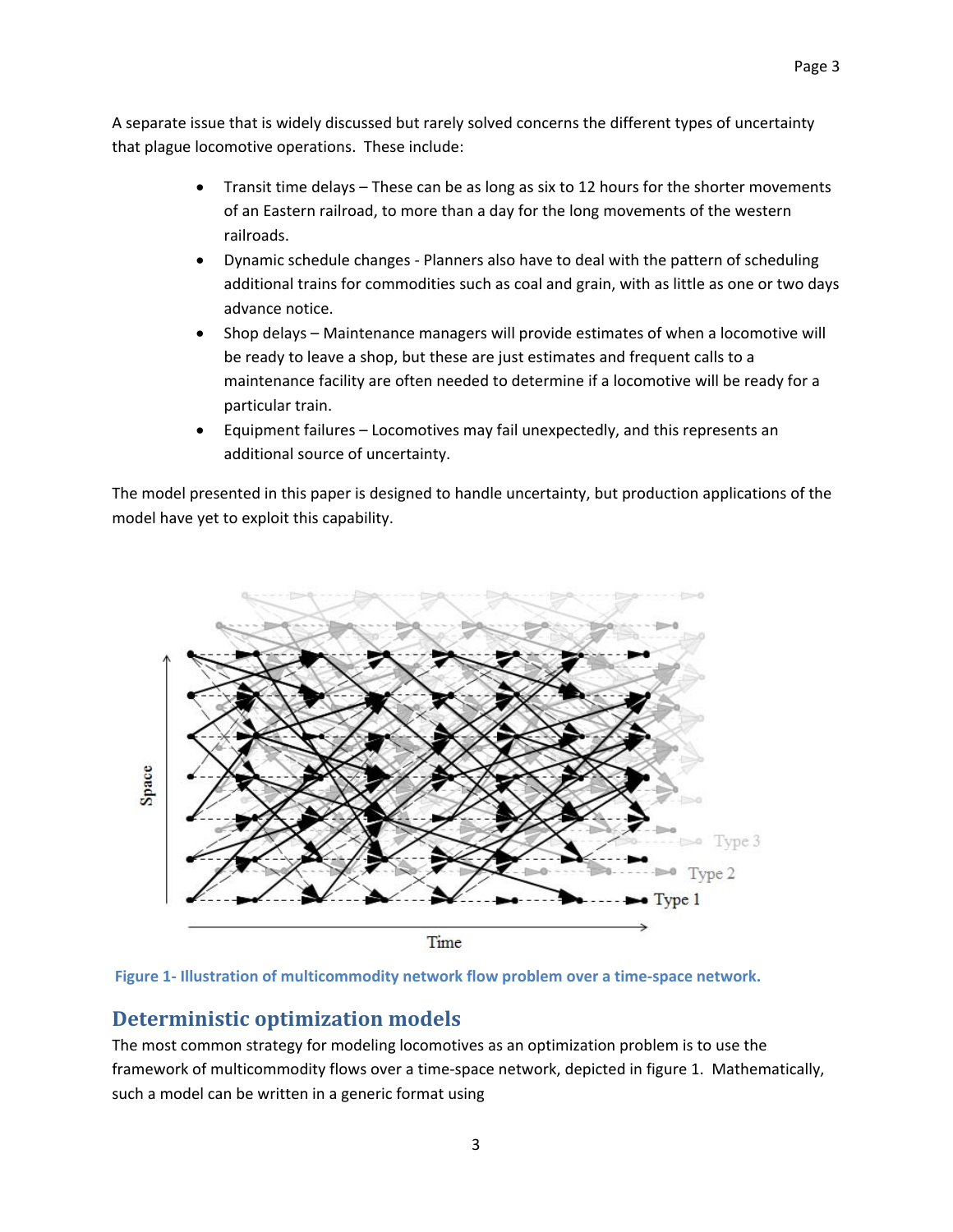Page 4

$$
\min_{x} \sum_{t=1}^{T} \sum_{k=1}^{K} c_{ij}^{k} x_{tij}^{k}
$$
 (1)

subject to

$$
A_t^k x_t^k - B_{t-1}^k x_{t-1}^k = R_t
$$
 (2)

$$
D_t x_t \le u_t \tag{3}
$$

$$
x_{ij}^k \ge 0 \quad \text{and integer.} \tag{4}
$$

Here, *<sup>k</sup> tij x* represents the flow of locomotives of type *k* moving from yard *i* to yard *j* departing at time *t*. Equation (2) captures flow conservation for locomotives of each type. Equation (3) captures the number of locomotives needed to move a train (summing across different types of locomotives). Equation (4) requires that the flow variables be integer.

This basic model has to be adjusted to allow for the following:

- If a train requires three locomotives to meet speed and grade requirements, we can still use the train to pull more locomotives if we need to reposition power from one yard to another.
- One or more locomotives can be moved from one yard to another without pulling a train, an operation known as a "light engine move." Light engine moves incur crew costs and as a result need to be carefully managed.
- There is a cost for coupling locomotives together into a consist to pull a single train, as well as a cost for decoupling the locomotives. This operation also takes time which has to be built into the dynamics.
- Locomotives that need to be routed to shop have to be modeled.

A particularly difficult challenge is the modeling of train delay. The most common assumption is to use a time-space network as shown in figure 1, but to then replicate train movements over multiple time periods. Since the same train cannot move at different points in time, they are linked by a bundle constraint that ensures that only one "copy" of the train can move, as shown in figure 2.



**Figure 2‐Time‐space representation of trains with multiple departure times.**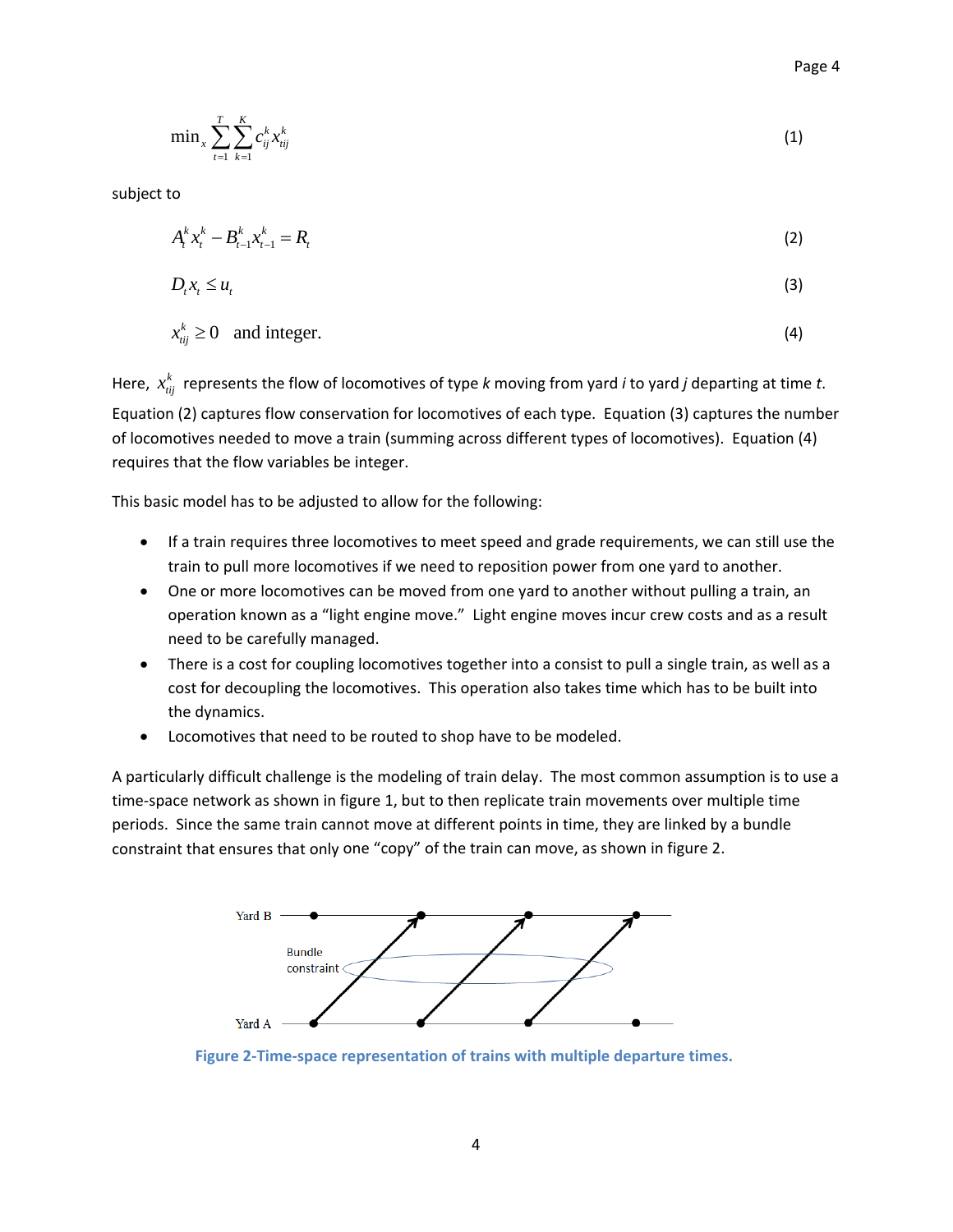

**Figure 3‐Task graph representation of trains and locomotive arrivals.**

Our experience with this strategy was that it introduced discretization errors that were unacceptable to the railroad. If we use a one-hour time step, the network simply explodes. However, if we use a slightly more manageable four-hour time step (which still increases the size of the problem dramatically), we encounter situations where a locomotive may arrive 20 minutes too late to serve a train, but this then forces us to impose a four hour delay. This was felt to be an unacceptable distortion, and it dramatically inflated train delay.

We avoid this problem by using a classic "task graph" formulation, where a train is modeled as a task which is characterized by an initial time of availability. The basic idea is illustrated in figure 3. Locomotives are modeled as arriving in continuous time. Dashed assignment arcs can join a locomotive at any point in time to a specific train. The departure time of the train is governed by the *latest* locomotive that is actually assigned to the train, which allows us to model train delays of any length.

Deterministic models are extremely hard to solve over long planning horizons, especially when modeling the ability to delay trains. Figure 4 shows the run times as the horizon is extended for the Norfolk Southern fleet. Note the exceptionally fast execution time for the single-day horizon. For this problem, locomotives are being assigned to at most a single train. As the horizon grows, we have to model the cascading of train delays in the task graph. With a horizon of as little as four days, the run times are already exceeding 50 hours.



**Figure 4 ‐ Execution times for increasing planning horizons for the full fleet of locomotives.**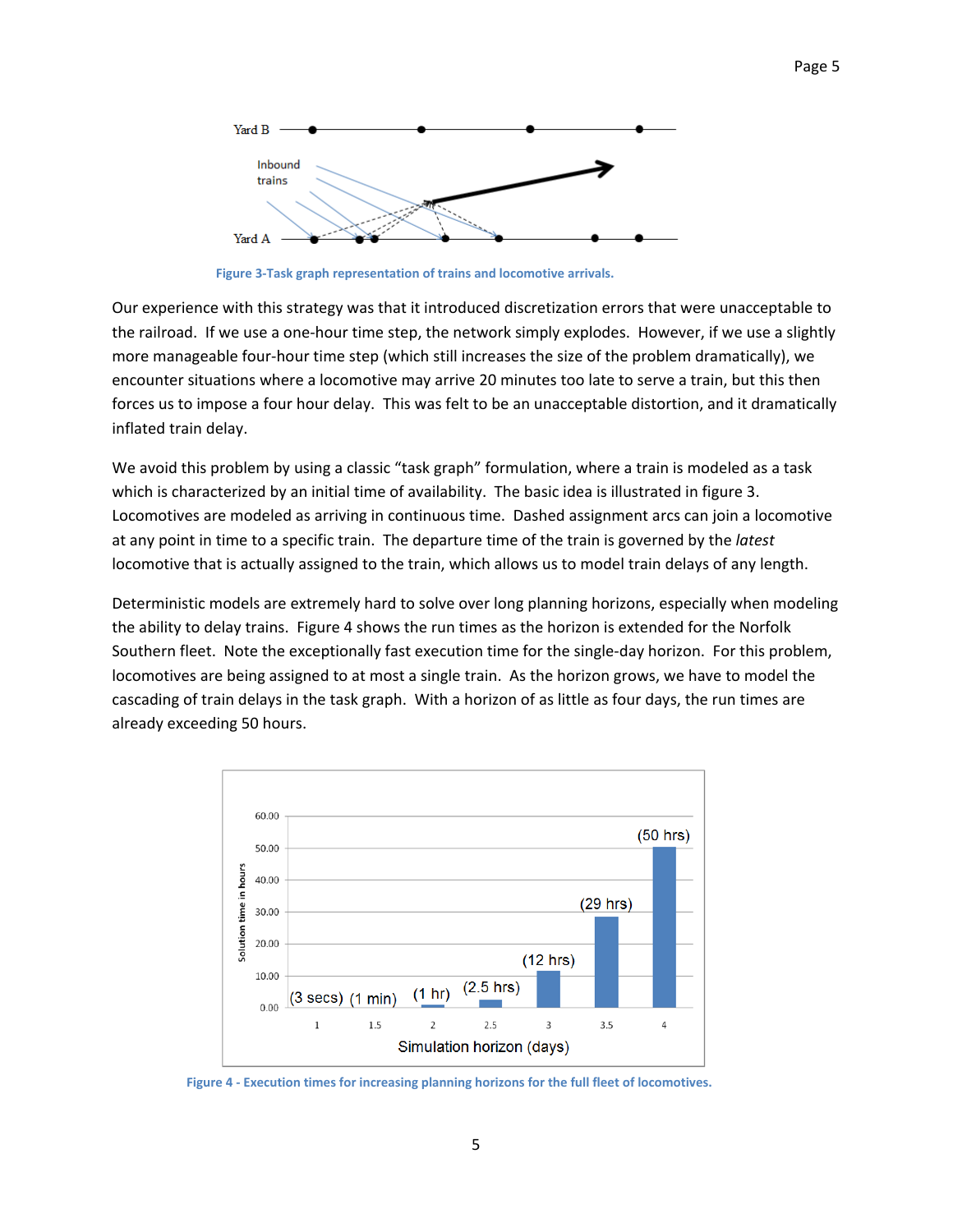#### **An approximate dynamic programming model and algorithm**

Approximate dynamic programming is a modeling and algorithmic strategy that decomposes decisions over time (see Powell (2011) for an introduction using the concepts and notation in this paper; approximate dynamic programming is closely related to the field of reinforcement learning, see Sutton and Barto (1998)). It was originally developed to handle problems which involve uncertainty. Our own work, however, has focused on its ability to decompose large deterministic problems, overcoming the dramatic increase in CPU times documented in figure 4. In fact, all of the production applications of ADP at Norfolk Southern have been conducted using a deterministic model. In this paper, we report on some recent experiments using ADP to improve the robustness of the solution in the presence of uncertainty in transit times.

This paper will not attempt to present a complete mathematical model. Instead, we provide a sketch of how approximate dynamic programming approaches the problem. The basic idea in an ADP approach is to set up a subproblem where we assign locomotives to trains over a relatively short horizon (perhaps 4‐ 6 hours). We could start by maximizing the contribution we earn now, ignoring the impact of decisions now on the future. In such a model, let

- $S<sub>t</sub>$  = The state of our system, including the status of current and inbound trains, and the outbound schedule of trains that we know of at time *t*.
- $x<sub>i</sub>$  = A vector of assignments of current and possibly inbound locomotives to outbound trains over a specific horizon (such as 4‐6 hours).
- $C(S_t, x_t)$  = Contribution earned if we are in state  $S_t$  and make decision  $x_t$ . This would include bonuses for moving trains (which reflect the priority of the train), costs for forming or breaking consists, and any costs that are incurred implementing the decision.

If we are willing to ignore the future, we would make decisions using a myopic policy defined by

$$
X^M(S_t) = \arg \max_{x \in X_t} C(S_t, x_t).
$$

This means we find the set of assignments that produces the highest contribution now. Such a policy would never reposition power for use in the future. Furthermore, we might use power now on a low priority train, ignoring the very high priority train that has to leave, say, 10 hours from now. A policy that overcomes this limitation looks like

$$
X^{M}(S_{t}) = \arg \max_{x \in X_{t}} C(S_{t}, x_{t}) + \mathbb{E}\left\{V_{t+1}(S_{t+1}) \mid S_{t}\right\}
$$
\n(5)

where  $S_{t+1} = S^M(S_t, x_t, W_{t+1})$  is the state at the next time period (typically four hours from now) given that we are in state S, right now (this specifies the available locomotives and trains), we make decision  $x<sub>t</sub>$  (this determines which locomotives are assigned to each train, and which locomotives are held), and where  $W_{t+1}$  captures the random information such as train delays, schedule changes and equipment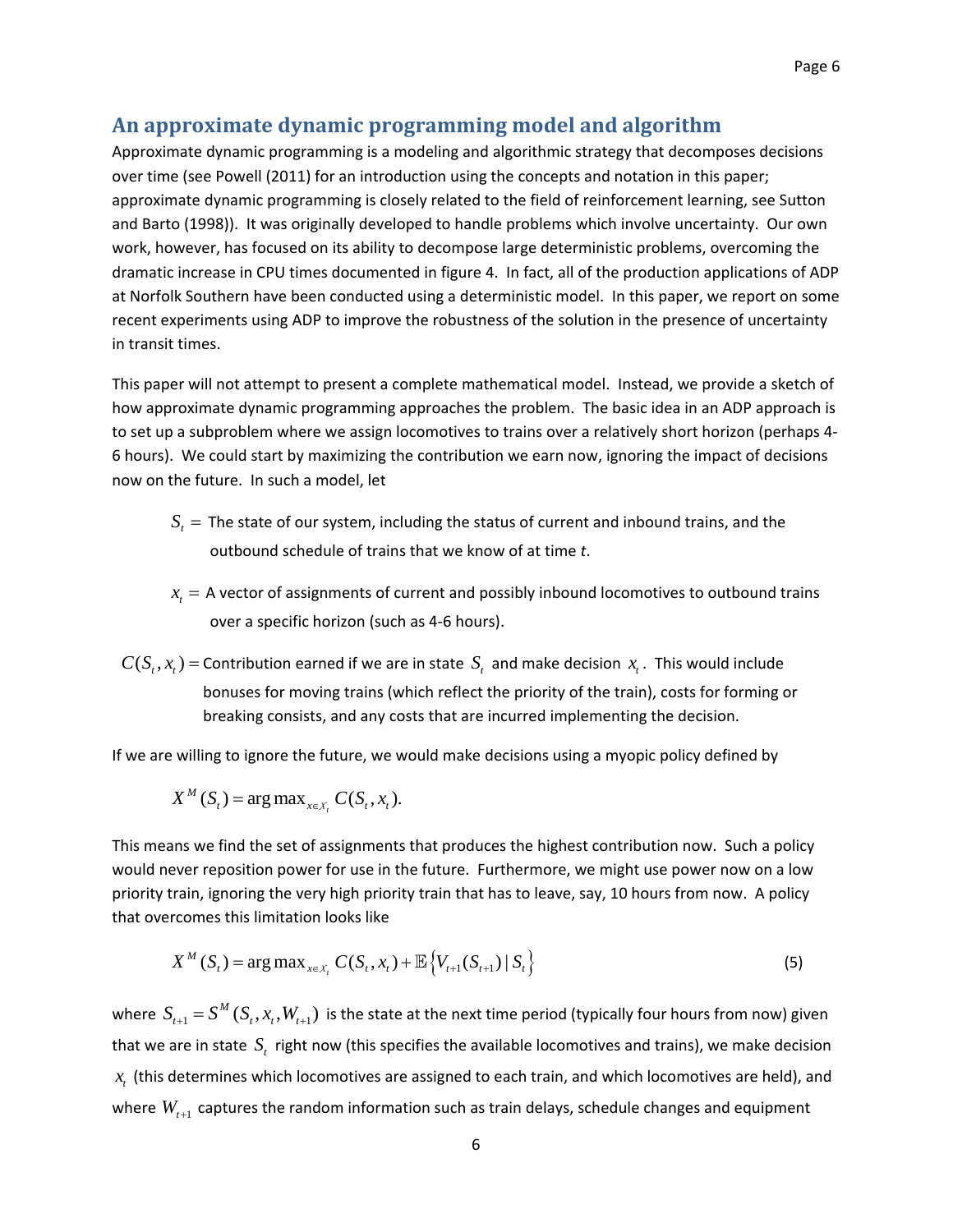

**Figure 5‐Illustration of the single period decision problem using value function approximations for locomotives in the future.**

problems that were not known at time  $t$ . In a deterministic implementation, the variable  $W_{t+1}$  does not contain anything (no trains are delayed, no schedule changes are made, and no equipment fails). The expectation in equation (5) generally cannot be computed, but we can get around this (for stochastic problems) by using the concept of the post-decision state variable. While this arises in different forms, in this setting it is easiest to think of it as that the state that we would land in if the random information  $W_{t+1}$  is what we expect it to be (say, the average travel time, or assuming that there are no changes in the schedule and no equipment failures). Let  $\bar{W}_{t,t+1}$  be a forecast of  $W_{t+1}$  given what we know at time t. We can write the post decision state  $S_t^x$  using

$$
S_t^x = S^M(S_t, x_t, \overline{W}_{t,t+1}).
$$

We can then replace equation (5) with

$$
X^{V}(S_{t}) = \arg \max_{x \in X_{t}} C(S_{t}, x_{t}) + V_{t}^{x}(S_{t}^{x}).
$$
\n(6)

Finally, we will never be able to calculate the value function  $V_t^x(S_t^x)$  exactly, so we replace it with an approximation that we write as  $\overline{V}(S_i^x) \approx V_i^x(S_i^x)$ . The challenge then is to design an approximation  $\overline{V}(S_t^x)$  that is easy to estimate, allows equation (6) to be solved fairly easily, and works well.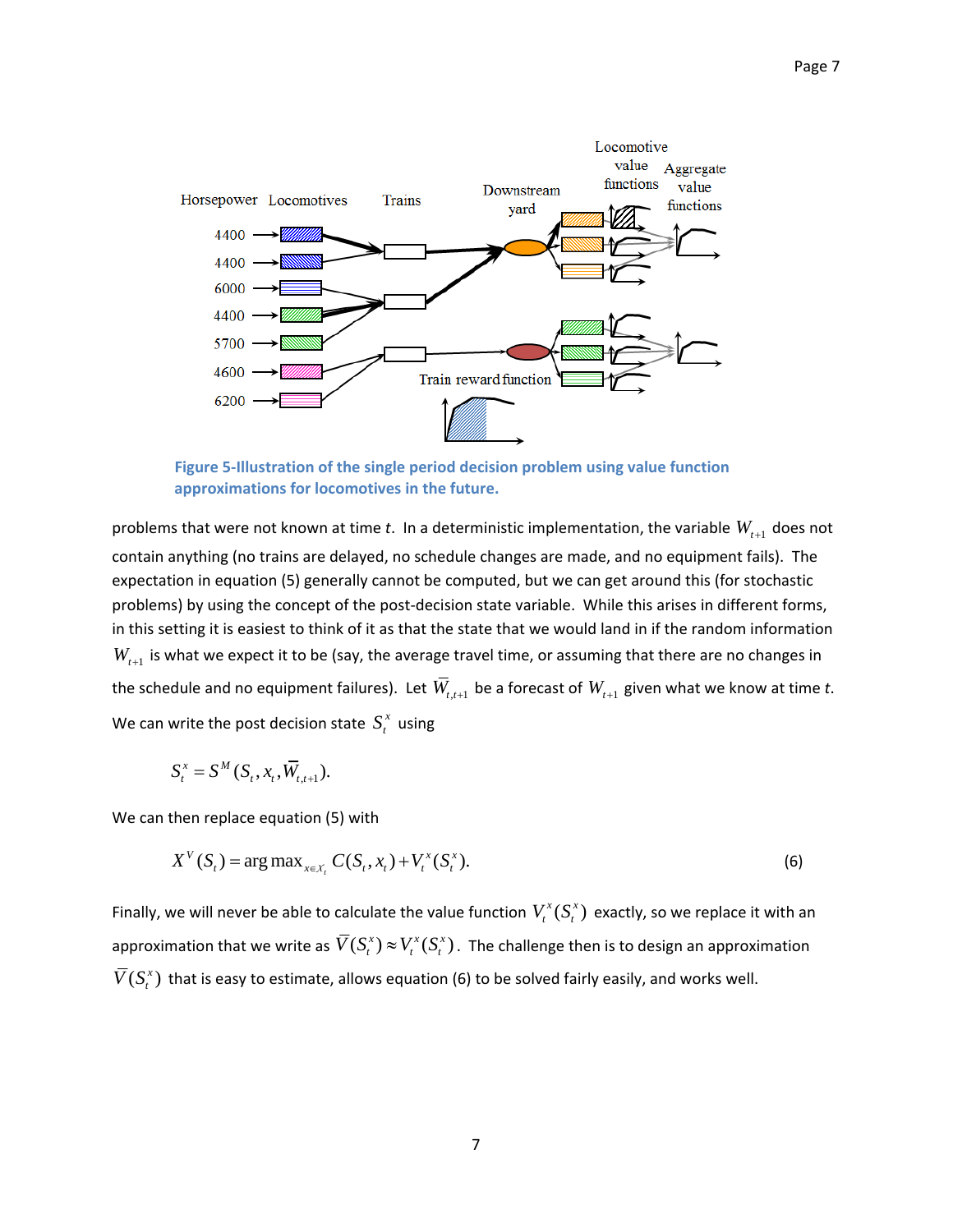

**Figure 6‐Illustration of the process of stepping forward through time, solving sequences of small locomotive assignment problems with value function approximations.**

Recall that the state variable consists of locomotives and trains. We have found that an approximation strategy that works well ignores the value of trains in the future , and uses a piecewise linear function to approximate the value of the major classes of locomotive (low/high adhesion, low/high horsepower). Capturing the value of trains in the future contributes to better decisions only when trains are delayed, which happens fairly infrequently. This produces an optimization problem that is depicted in figure 5. In the figure, we see the initial assignment of locomotives to trains. We also use a piecewise linear function (identified as the "train reward function") to capture the value of putting power on the train. Each train has a critical point, below which the train cannot move. We then model the fact that there may be value in adding power above the critical point, but only up to a specified goal horsepower. We can continue to add power because it is needed at a downstream yard, but there is a cost to doing so (the positive contribution is reduced). Finally, we model the value of each type of locomotive at the destination location using piecewise linear value functions. This is done at two levels of aggregation: the value of each of the major types of locomotive at a location, and the value of the total amount of power at a yard. This helps the model learn both the right mix of power, as well as the right amount of power in aggregate.

The policy in equation (6) (and depicted in figure 5) is an integer program, but with a very small horizon. As a result, it can be solved in a few seconds. The value function approximations will not be known in advance. These are learned adaptively by computing the marginal value of each type of locomotive at each yard, at each time period. There is by now a fairly extensive literature on these methods, and we refer the determined reader to Powell (2011) (chapter 13). The basic idea, then, is to start with a value function  $\bar V_t^{n-1}(s)$  which determines our policy (basically, the decision function in equation (6)). We step through time simulating the policy, as depicted in figure 7, and use the information to produce an updated value function approximation  $\overline{V}_t^n(s)$ . If we want to capture uncertainty, we use Monte Carlo simulation to sample train delays, schedule changes and equipment failures in the information variable  $W_1, W_2, ..., W_t, ...$  However, if we are using a deterministic model, we just simulate the average transit time, and ignore schedule changes and equipment failures. This way, we can solve large deterministic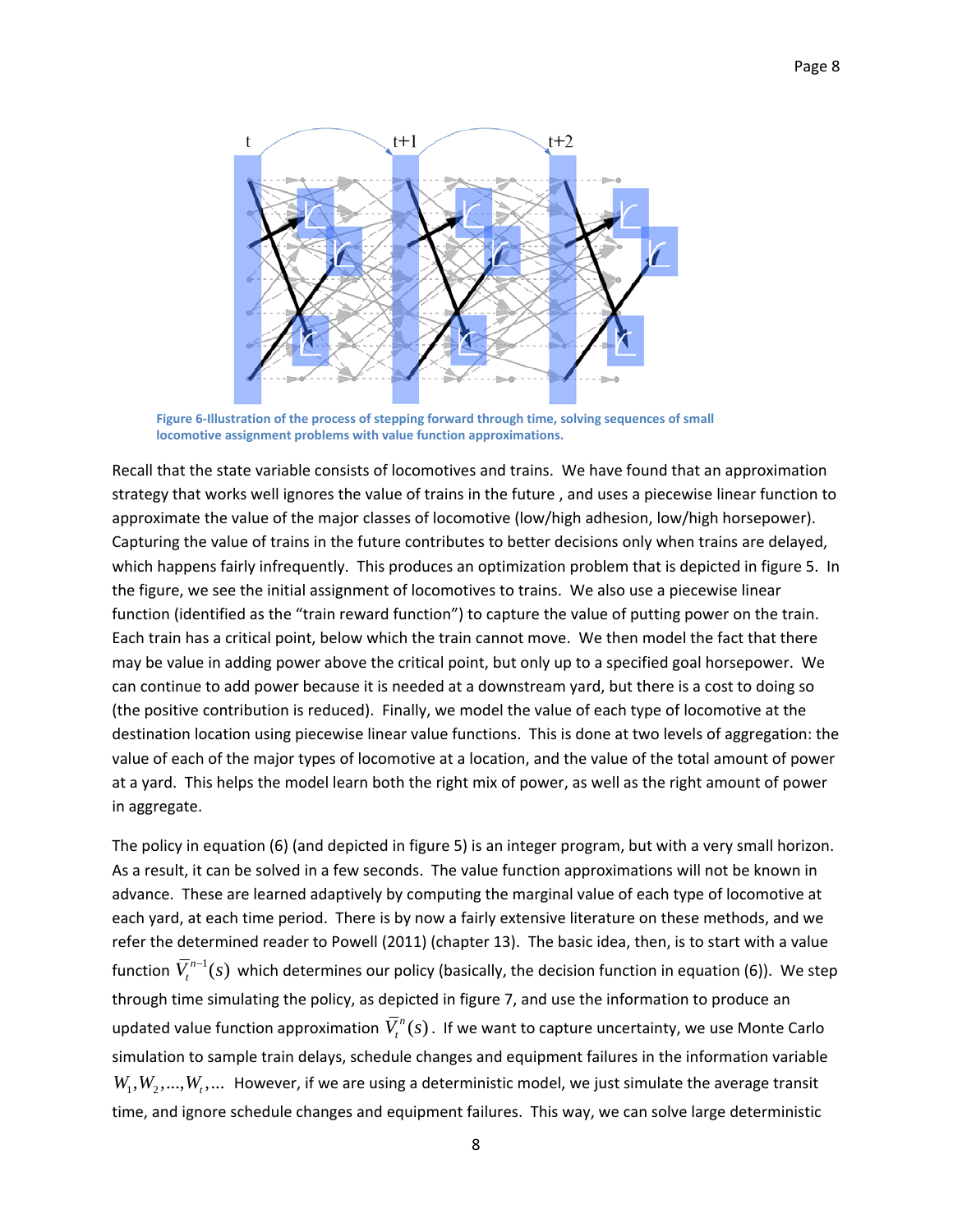problems using a sequence of very small integer programming problems. The price is that we have to run these simulations iteratively to learn the value function.



**Figure 7‐Growth in objective function due to iterative learning**

The improvement in the objective function as a result of the adaptive learning is shown in figure 7. Note that the jump in the objective function after 10 iterations is due to an algorithmic strategy where no trains are allowed to be delayed for the first 10 iterations, a strategy that helps to stabilize the value functions. We found that 50 iterations gave good solutions.

A major feature of this strategy, completely separate from the ability to handle uncertainty, is that we can model individual locomotives and trains at a very high level of detail. If we try to simultaneously optimize the problem over a long horizon using a single deterministic formulation, it is essential that the problem be simplified, such as grouping locomotives into a small number of classes (known as "commodities") and discretizing time fairly coarsely. Our strategy makes it possible to handle the different attributes that are required for a truly realistic model. For example, we can capture that a particular locomotive needs to get to shop. During the simulations where we sweep forward in time, we can calculate the time that would be required to get to each shop location, and use this when we solve the problem in equation (5).

This adaptive learning strategy can be used for strategic, tactical and real‐time planning. The biggest challenge, however, was calibrating the model so that we could be confident that it was accurately capturing real‐world operations.

# **Model calibration and validation**

The model went through several years of careful calibration against historical performance. This required the painstaking examination of detailed assignments, along with the comparison of high level performance metrics. The process involved the iterative identification and correction of data errors, as well as enhancements in the model and, from time to time, improvements in the basic algorithm. For example, it was through this process that we identified the need to use two layers of aggregation in the value function approximations as shown in figure 5. The most common data problems arose in the initial location of locomotives, and the representation of the train schedule and tonnage requirements.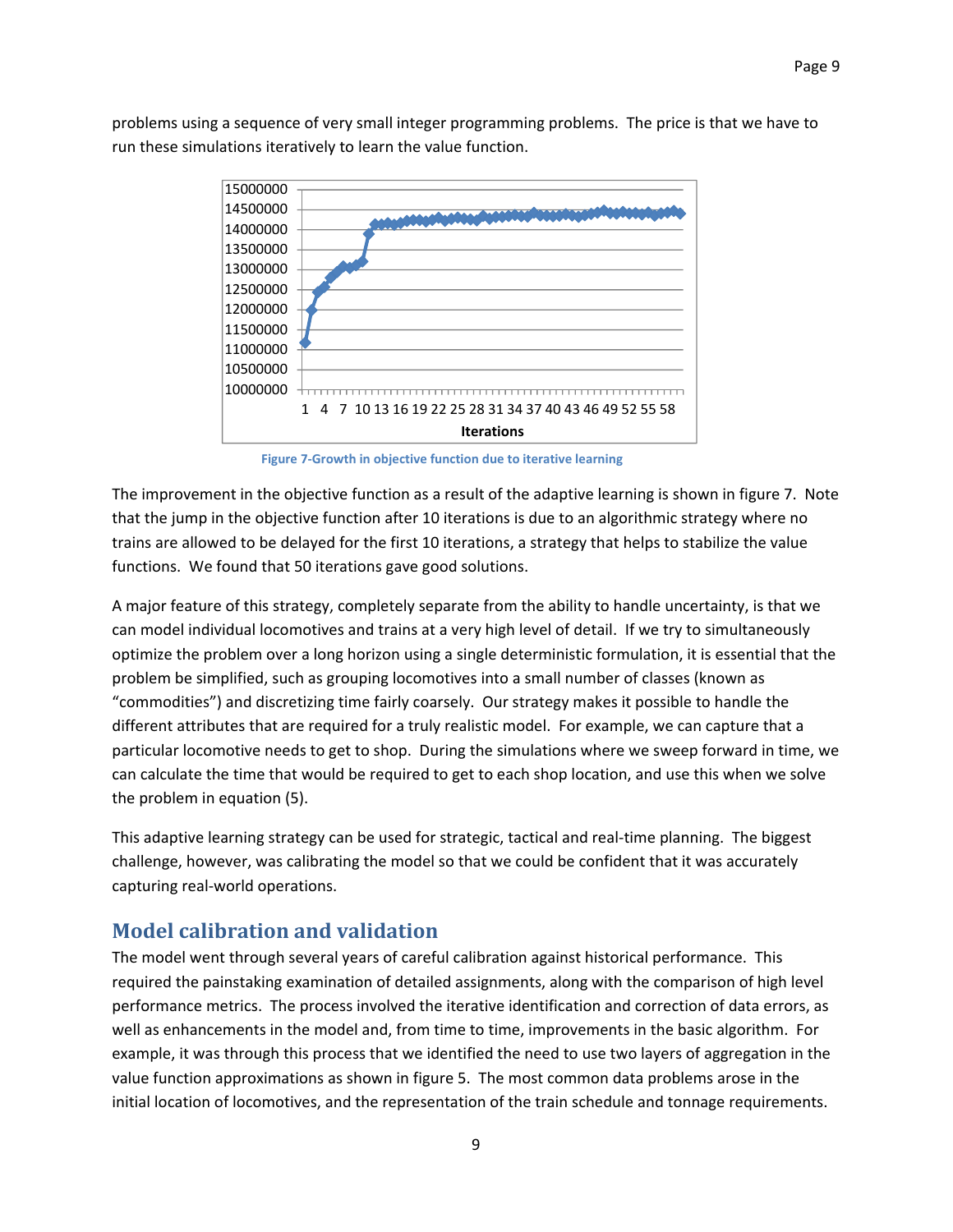Examples of modeling problems included changes required in the handling of foreign power and the rules for consist formation.

In addition to the careful examination of individual assignments, Norfolk Southern focused on train delay as the most important metric of overall performance. Matching train delay at a system level is an



**Figure 8 ‐ Snapshot of Pilotview, showing assignments of individual locomotives to trains.**

extremely difficult target because it requires that the model match locomotive productivity almost perfectly. For example, it is important that we accurately capture the costs and time required for breaking up locomotive consists. If we ignore this component, we would over‐represent the ability to use power to move trains, which in turn would underestimate train delay.

In the early stages of the calibration process, the model would produce delays that were an order of magnitude larger than history, largely as a result of data errors that had locomotives hopelessly out of position. It is not possible to match historical performance simply by tuning parameters within the model. It was essential that the detailed assignments pass the examination of experienced schedulers. This process was simplified by a powerful diagnostic tool called Pilotview (figure 8) that we developed for complex resource allocation problems such as this.

We proceeded by creating a curve from estimates of total train delay as a function of the fleet size. After finally getting the model to closely match historical performance, we repeated the exercise with an entirely new dataset. The result is the curve shown in figure 9, which shows a very close match between the curve and the historical delay at the current effective fleet size. Also note that the relationship between fleet size and train delay is smooth and predictable. Achieving this behavior with a model that captures this level of detail is actually quite hard, as it requires that we have the ability to model train delays continuously.

Other forms of model validation involved testing the sensitivity of the model to key input parameters. One such test evaluated the effect of increasing the consist breakup cost to determine its impact on both the number of consists being broken and overall solution quality. Figure 10 shows the effect of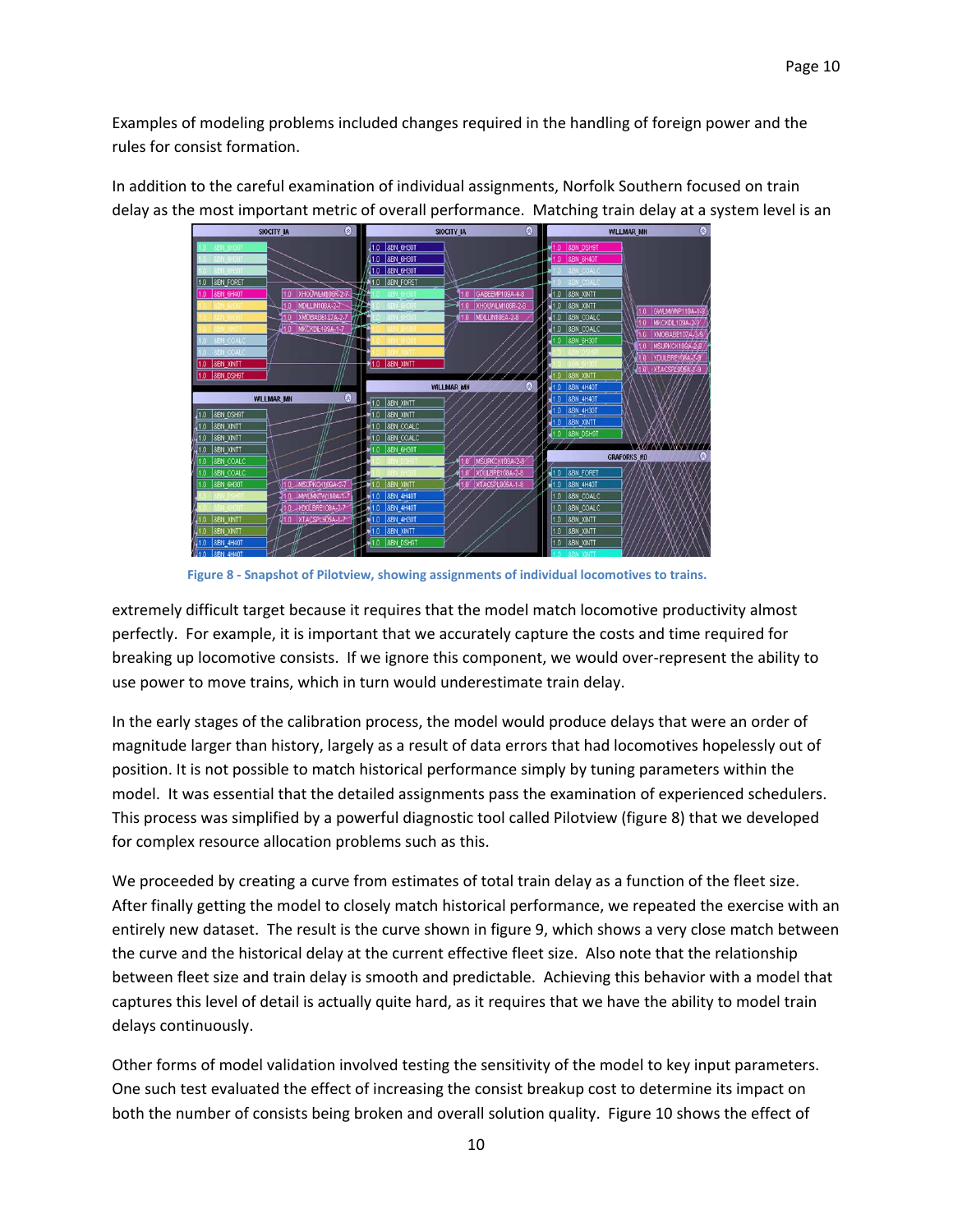

increasing the consist breakup cost, using the rate of consist breakups with a cost of zero as a baseline.

**Figure 9 ‐ Simulated train delay versus fleet size, compared to historical performance.**

The chart demonstrates that increasing the consist breakup cost produces a steady decline in the number of broken consists. We note that this was achieved with no discernible reduction in the model objective function which captures repositioning costs and penalties for delayed trains.

The model also has the ability to balance loads across shop locations when routing power to shop. Shop routing is a particularly sophisticated feature of the model. It uses adaptive learning to estimate the time required to get a locomotive to each shop (given all downstream events), and to estimate the backlog at each shop. We can then introduce a penalty to reduce these backlogs. Figure 11 shows the total backlog across all the shop locations as a function of the time within the simulation. The model can do little to reduce backlogs early in the simulation, which are largely a result of initial conditions, but with a higher penalty, the backlogs are reduced as the simulation progresses (note that this behavior is learned over the course of about 50 iterations).

These features make it possible to tune the model so that it can achieve realistic behaviors. For example, it is important that the model handle consist breakups and shop routing in a realistic way if it is going to be used for fleet sizing. Ignoring these important operational issues would allow the model to achieve levels of utilization higher than what could be achieved in the field, a common problem with the



11 **Figure 10 ‐ Effect of the consist breakup penalty on the number of broken consists relative to a base case.**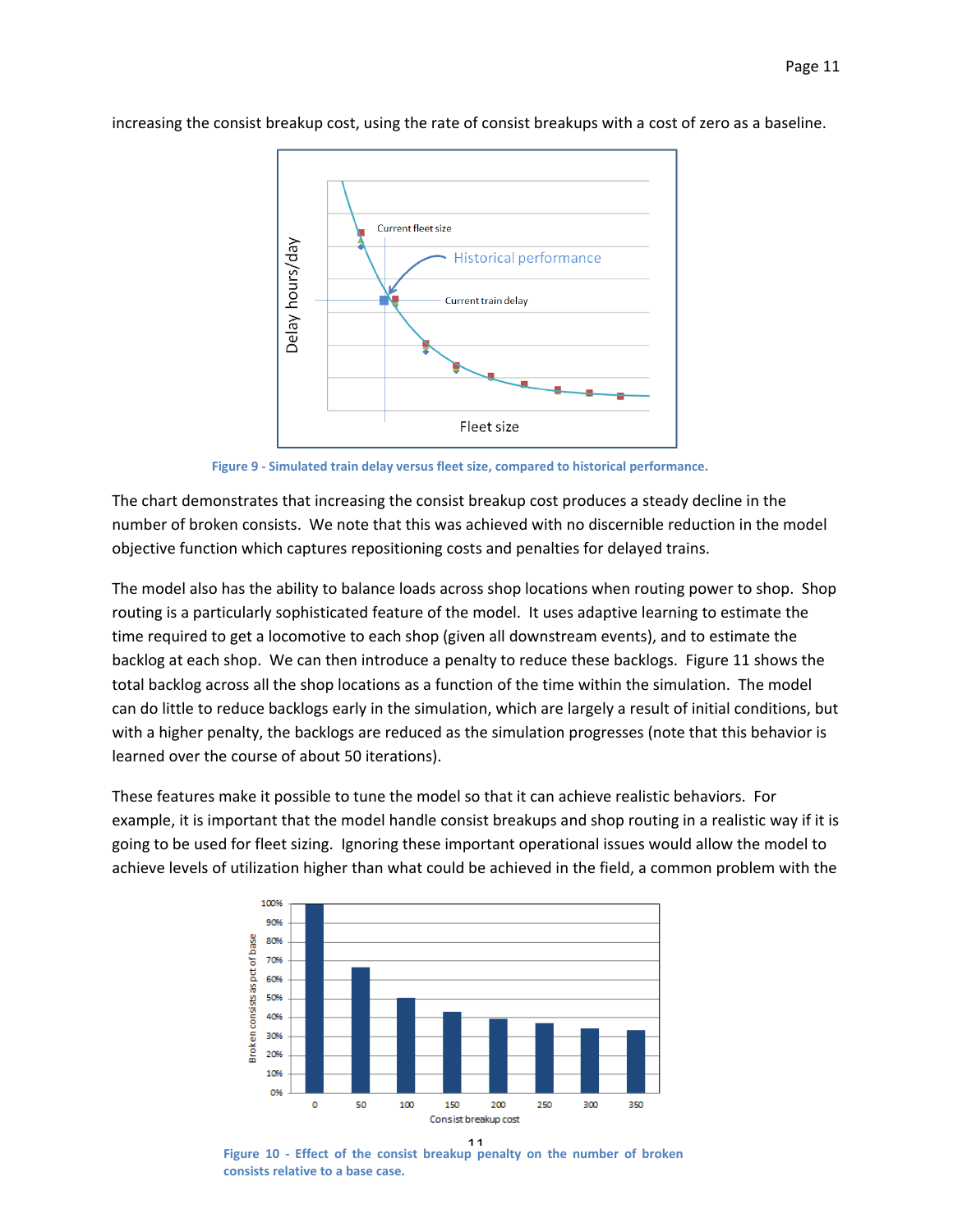use of optimization models. In addition, these features mean that it is possible to perform strategic planning studies that are realistic to railroad operations.

At this point, we concluded that the model was calibrated, and responded in a smooth and consistent way to changes in the input parameters.



Figure 11-Total shop backlog over the course of a simulation, with and without a congestion penalty.

#### **Strategic planning**

The most important strategic planning question at Norfolk Southern involved estimating the appropriate fleet size and mix given a projected train schedule. NS had used a simple regression model to estimate fleet size, but management came to feel that inefficiencies were baked into this model. The development of PLASMA was motivated by the desire to have an engineering solution that could adapt in a realistic way to assumptions about train schedules, fleet size and mix, and network performance.

When the model is used for strategic planning, all locomotives start in a "super source" node. We do not have to specify where locomotives are initially, and we do not even have to specify the fleet mix, although we are allowed to do so. The model then figures out where to first position each locomotive at the beginning of the planning horizon. After this decision is made, the adaptive learning logic assigns power to trains over a planning period (typically a month). The use of an optimization-based modeling strategy means that the model simulates a well‐trained group of locomotive planners.

Figure 12 illustrates how the model is used to estimate fleet size. The model is first used to create a train delay curve (total delay as a function of fleet size) for the current year. Then, a projected train schedule is created for some period in the future, after which the model is used to create a new delay curve. If we would like to maintain the same level of train delay, we can simply pick off the required number of locomotives. If we do not constrain the model to a fixed proportion of different locomotive types, the model will also specify the fleet mix.

The model can also be used to perform different types of policy studies. Figure 13 illustrates an analysis of the effect of changes in average train speed. Train delay curves were generated for a base case, and then for six scenarios where the average train speed was varied. We note that the curves are quite consistent and well‐behaved, simplifying the task of identifying the correct fleet size.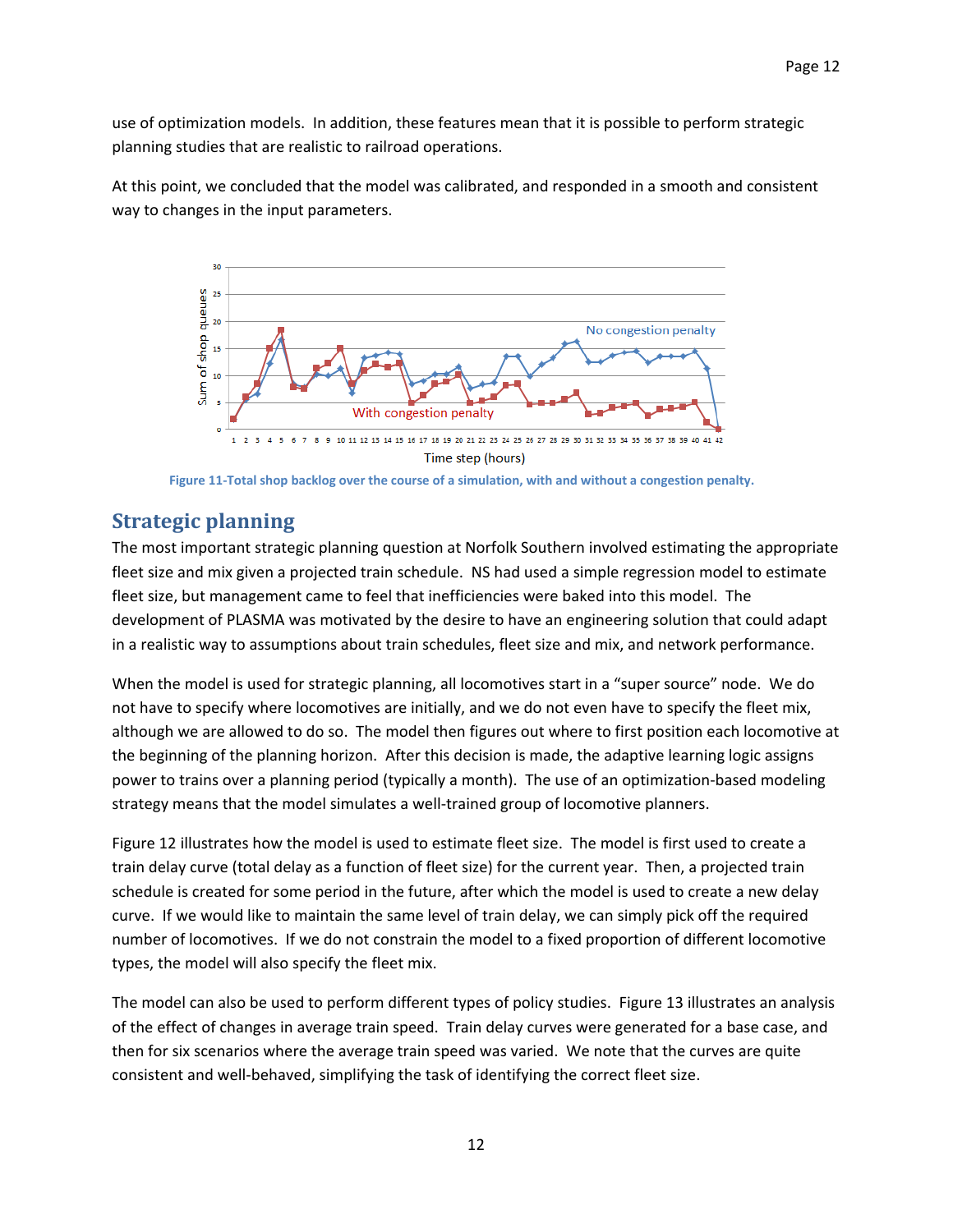

**Figure 12 ‐ Delay curves based on current and forecasted schedules, showing the fleet size needed to maintain the same level of train delay.**

While Norfolk Southern has primarily used the model for fleet sizing studies, it can be used for other questions such as quantifying the effect of changes to the train schedule, changes in interchange points to foreign railroads, and changes in the size and location of maintenance shops.

#### **Extensions**

We close with a discussion of several significant ways in which the model can be extended. These include: managing uncertainty, using the model for short term operational forecasting, and finally, using the model for real‐time operational planning.

#### **Managing uncertainty**

Locomotives have to be managed in the presence of a significant level of uncertainty. The most important is the variability in transit times due primarily to the need for lower priority trains to sit on





**Figure 13‐ Train delay curves for different variations of average train speed.**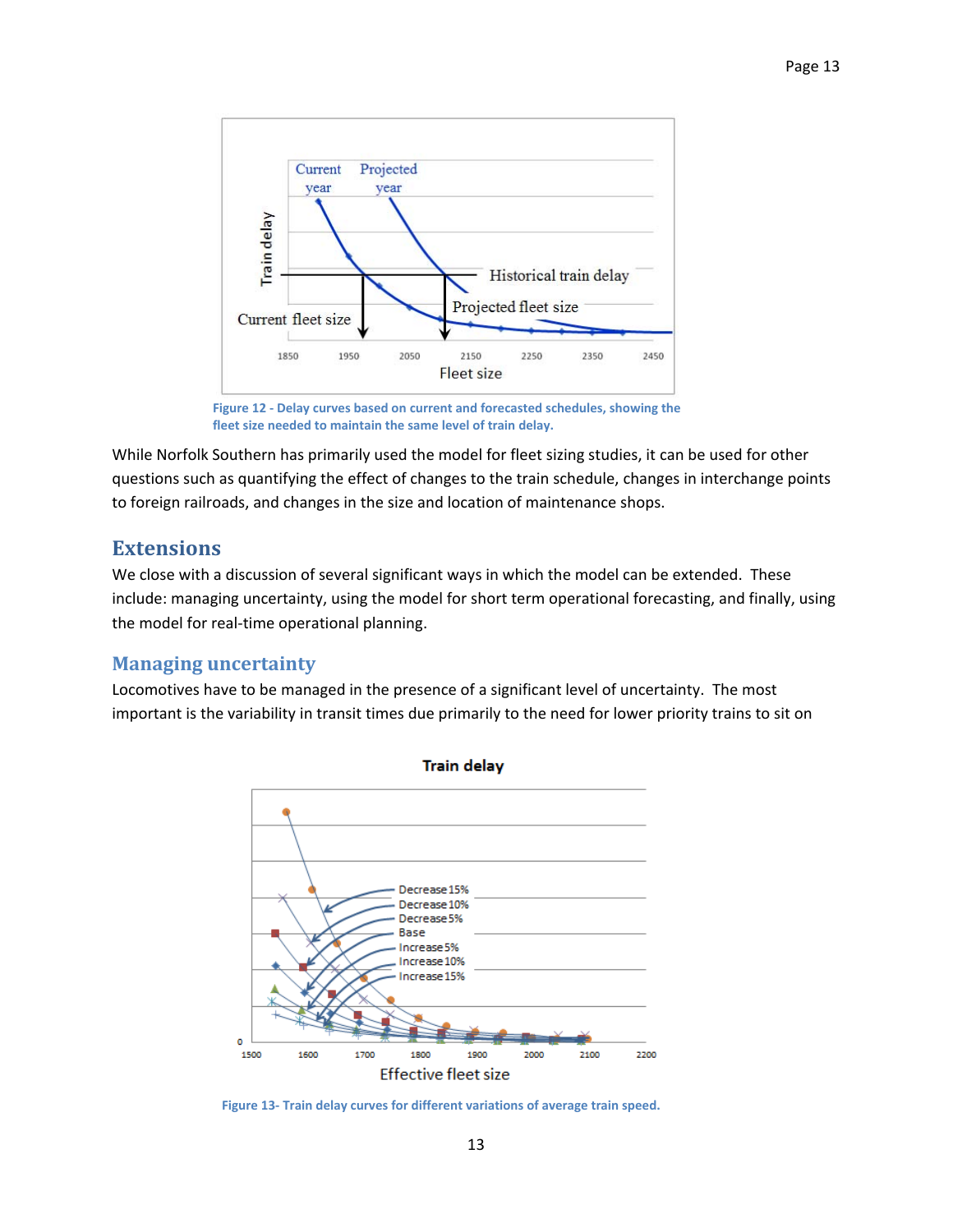sidings to allow higher priority trains to pass. Other sources of uncertainty arise as a result of yard delays, changes in the train schedule (e.g. scheduling new coal and grain trains), and equipment problems.

Approximate dynamic programming makes it extremely easy to handle uncertainty. The algorithm requires that we step forward through time repeatedly as we learn the value of locomotives in the future. If we want to incorporate uncertainty, all we have to do is to sample from distributions describing transit times, yard delays and equipment failures. The effect can be quickly seen in the value functions. Figure 14(a) illustrates what a value function might look like if trained on deterministic data. The value rises as a function of the number of locomotives, but there is clearly a point where additional locomotives are just not needed. Figure 14(b) illustrates what the same value function might look like if trained in the presence of uncertainty. Here, the value function continues to rise, because situations might arise where an inbound train is delayed, and as a result there is value in holding additional locomotives.



When we use stochastically trained value functions, there is value to holding additional power in a yard. This reflects the tendency of terminal managers to hold onto a few extra locomotives, just in case of problems. Of course, every yard manager would like to hold onto a few more locomotives, creating the widely recognized problem where the railroad appears to need more locomotives than it has. The logic will create the highest values (in the form of higher slopes) at the yards which truly need the additional power the most. At the same time, just because there is value to holding more locomotives does not mean that a yard will be allowed to keep additional locomotives. Instead of simplistic rules to hold a particular number of locomotives at specific yards, the value functions provide a flexible policy that adapts to the general availability of locomotives. For example, each railroad experiences a time every week when power inventories are at their tightest. This is the point where yards simply cannot hold onto buffer inventories. By contrast, at other times there are yards which really benefit from holding onto power to protect against inbound delays or equipment failures.

Figure 15 shows train delay over 150 simulations of random transit times, using deterministically and stochastically trained value functions. Note that the stochastically trained value functions not only produce smaller delays, but also much more stable results. Given the effect of randomness on the value functions (depicted in figure 14), we would expect that the stochastically trained value functions should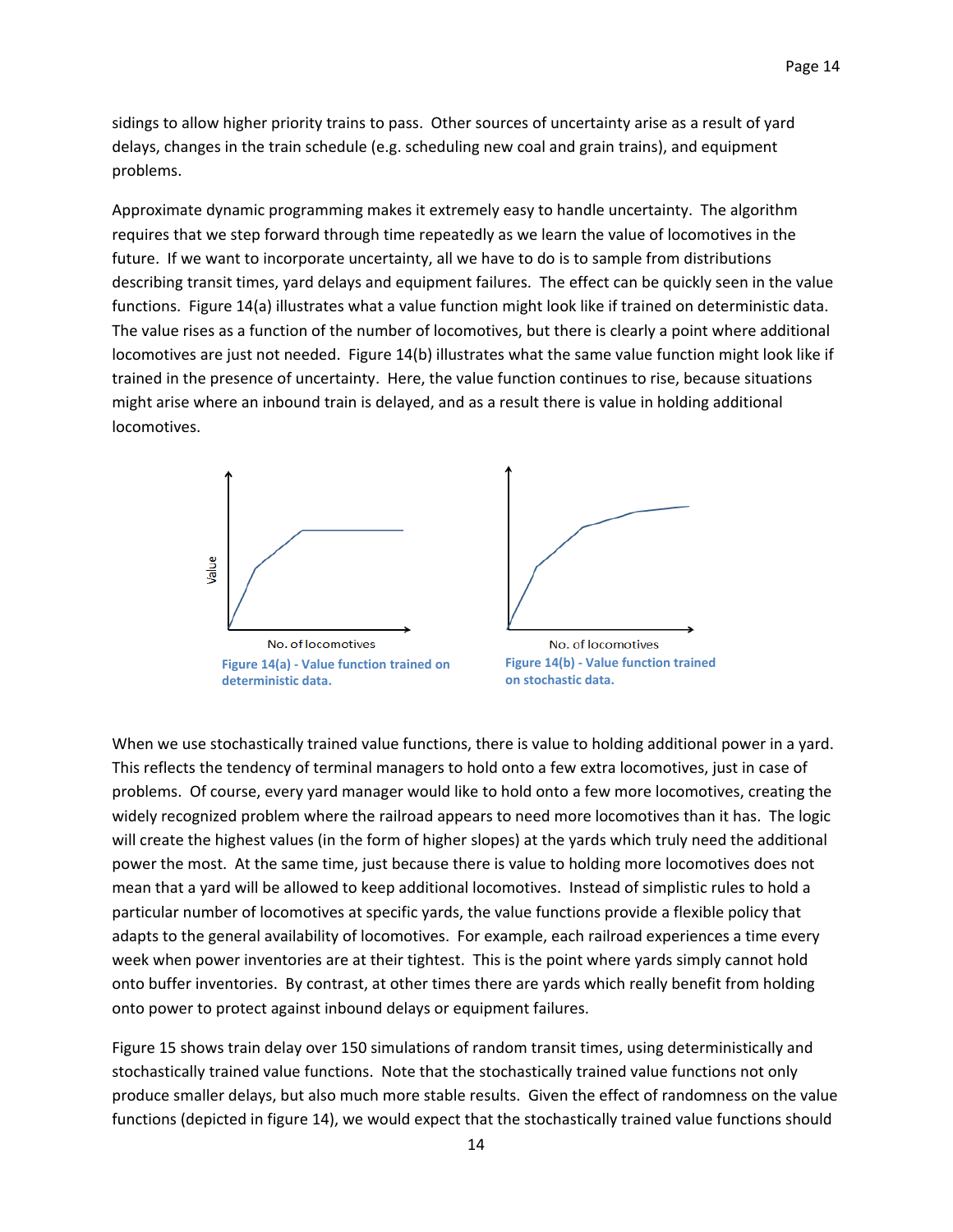

**Figure 15 ‐ Train delay over multiple simulations using deterministically and stochastically trained value function approximations.**

be more inclined to hold power in inventory. Figure 16 shows that this hypothesis is accurate. When aggregated across the railroad, the stochastically trained VFAs show consistently higher inventories, although the difference varies by time reflecting, we believe, the changing ability of the network to hold power.

This is the first reported solution of a stochastic formulation of the locomotive management problem. The methods presented are based on a mathematically rigorous formulation, but they are also quite intuitive and practical.



**Figure 16‐Aggregate power inventories over the course of a simulation using stochastically and deterministically trained value function approximations.**

#### **Operational forecasting**

An operational forecasting model produces a plan over perhaps a five to seven day horizon. The model is used to identify surpluses and deficits of power, and to anticipate locomotive repositioning and light engine moves (moving power without a train). Such a model requires that we know where the locomotives are initially. Thus, while the strategic planning model has to figure out where each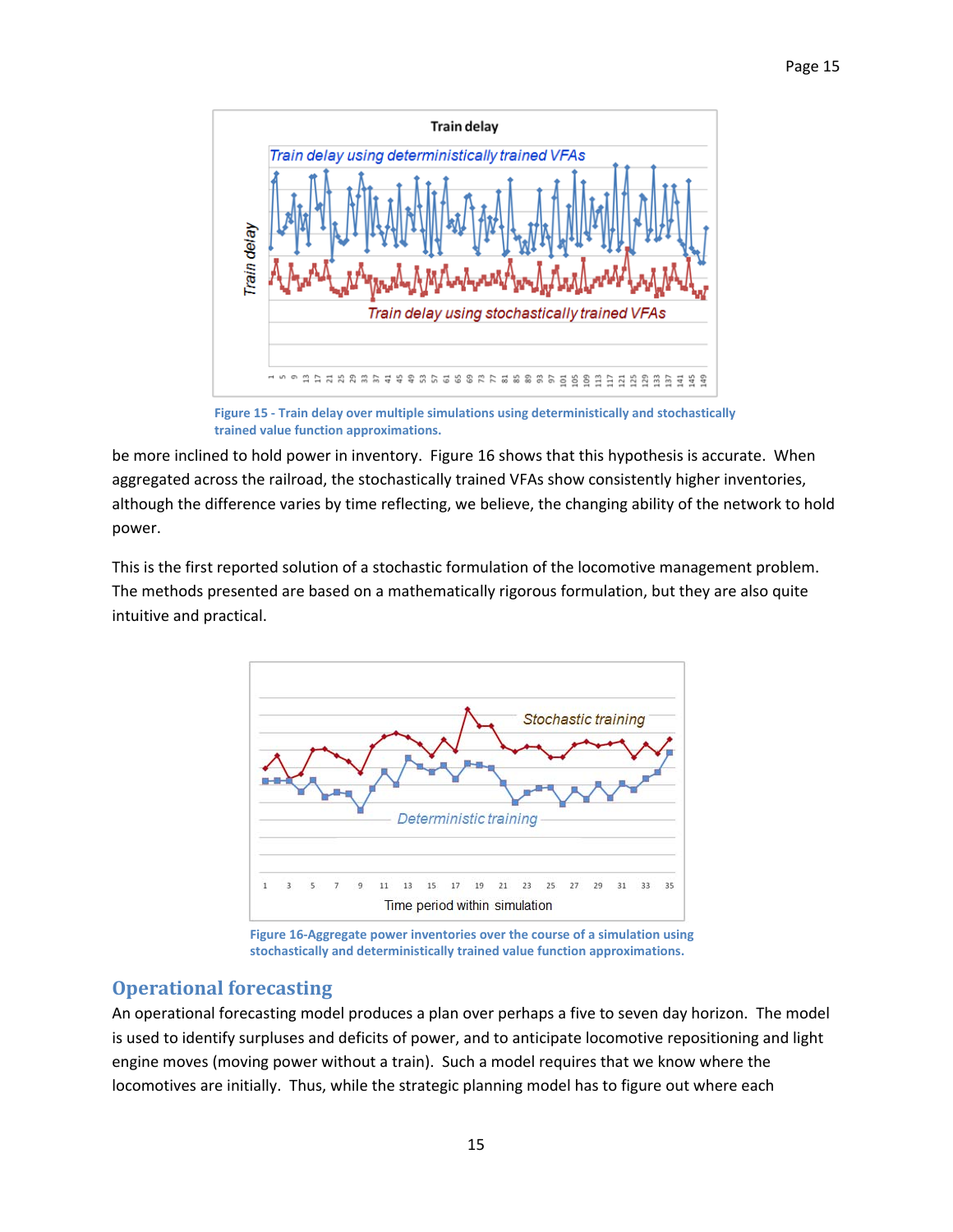locomotive should be at the beginning of the simulation, the operational forecasting model works from a live snapshot.

The operational forecasting model at NS runs in a production setting. After each forward sweep (over, say, a seven day horizon), the model would refresh the locomotive snapshot, as well as capture any changes to the train schedule. This process should repeat itself approximately once each minute (for a network comparable to that of Norfolk Southern). In the process, the model is constantly refining the value function approximations.

The operational forecasting model requires that the train schedule and locomotive snapshot be accurate (the strategic planning model does not require a locomotive snapshot). This is not a small request for a railroad. Norfolk Southern has been extensively testing and validating the operational forecasting model, but in the meantime the process has helped to identify areas where data reporting needs to be more accurate. This will be realized through upgrades to the information systems and improved reporting procedures. A byproduct of this implementation has sparked a major revision of their data collection and reporting process for locomotives. This is a familiar experience, where the process of implementing advanced decision support systems has the effect of raising the bar on the quality of information systems.

#### **Real‐time planning**

The last and arguably most ambitious use of optimization would be the real-time assignment of locomotives to trains. Real‐time assignment models have been used for years for truckload trucking with tremendous success, and several railroads use real-time optimization to assign cars to orders.

PLASMA can easily be adapted to perform real-time operational planning for locomotives. Assuming that the operational forecasting model is running in production, we have access to the value function approximations. A real-time operational model requires that instead of solving a sequence of decision problems (depicted in figure 5) over time (as illustrated in figure 6), we only have to solve a single problem, reflecting what is known now. Such a model can be solved from scratch in a matter of seconds, but it can be solved even more quickly by holding the solution live in memory.

The challenge of any real‐time model is that human planners always have access to information that will simply not be available in the computer. For example, often the first source of updated information about the status of a locomotive comes from an inspector talking on a cell phone to a planner. As a result, regardless of the sophistication of a model or the quality of a database, there will always be instances when a human will simply disagree (and in some cases, correctly) with the recommendation of a model. This is not a problem if the planner is allowed to override the model, and if the model can then be updated extremely quickly (which is to say in a second or two). The speed with which the model needs to be updated is not related to the rate at which updates come in from the railroad. The main constraint is the speed with which planners make decisions.

Real-time operational model pose additional demands on the quality of data, over and above what is required for a tactical model. However, we believe that a fully interactive model can be robust, adding value even in the presence of imperfect information.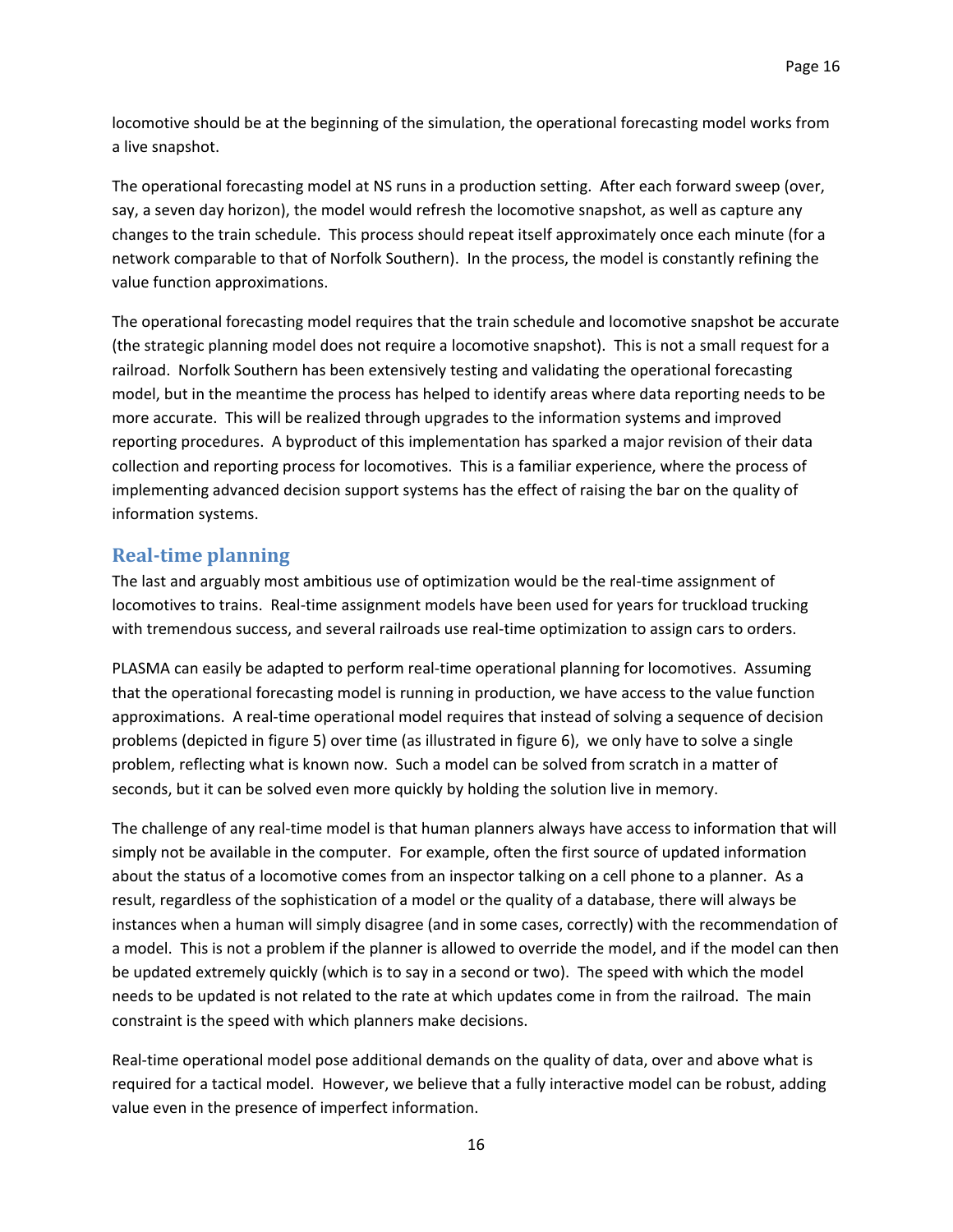# **Conclusions**

Approximate dynamic programming offers a novel modeling and algorithmic strategy that combines the realism of simulation with the intelligence of optimization. Classical optimization models have offered the promise of better decisions, but the technology has required the use of major simplifying assumptions. As a result, the "savings" produced by such models are often a by‐product of simplified models rather than intelligent decisions.

PLASMA has been shown to produce high quality, accurate solutions to strategic and tactical planning problems at Norfolk Southern. Furthermore, it has shown very promising results for operational forecasting and has high potential for real-time locomotive assignments. It is the first optimizationbased model that calibrates accurately against history, making it useful as a tool for fleet sizing, one of the most demanding strategic planning problems. The technology allows locomotives and trains to be modeled at an extremely high level of detail. Train delays can be modeled down to the minute. The model can simultaneously handle consist breakups and shop routing, while also planning the empty repositioning of power. In addition, it can handle uncertainties in transit times, yard delays and equipment failures in a simple and intuitive way. The entire methodology is based on first principles, and as a result avoids the need for heuristic rules that have to be retuned as the data changes.

Acknowledgements: We would like to thank the following people who have made significant contributions to this project: Don Grabb, Ed Courney, Junxia Chang, Brian Wilker, and Jermaine Wilkinson. The early stages of this project were managed by Ajith Wijeratne (who was the first to use the train delay curves), and the first author would like to thank the very early support of Roger Baugher who recognized the potential of approximate dynamic programming for rail operations. The research behind this work has been supported over the years by the Air Force Office of Scientific Research and the National Science Foundation.